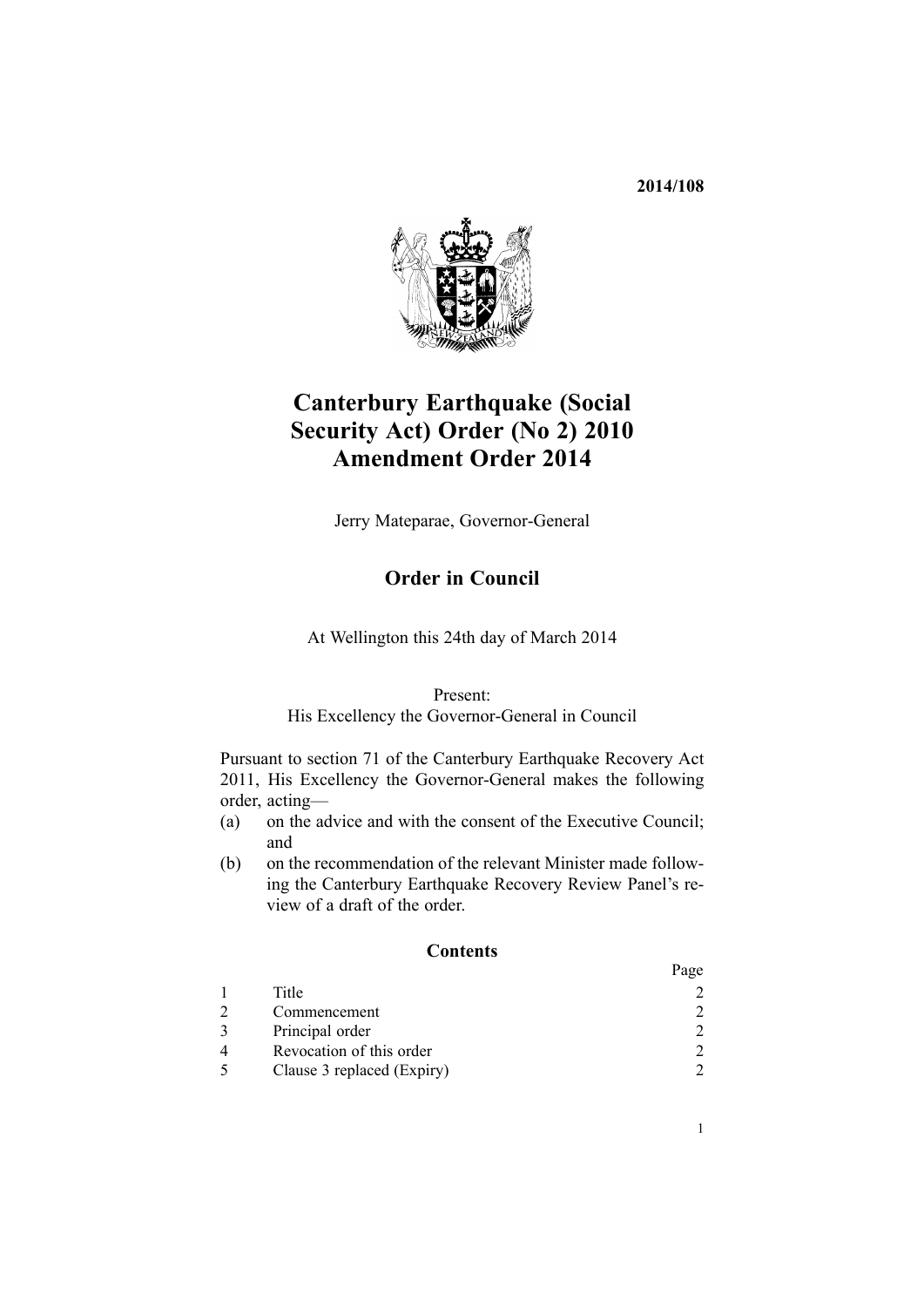## **Canterbury Earthquake (Social Security Act) Order (No 2) 2010 Amendment Order 2014** 2014/108

<span id="page-1-0"></span>3 Revocation of this order 2

## **Order**

**1 Title** This order is the Canterbury Earthquake (Social Security Act) Order (No 2) 2010 Amendment Order 2014.

## **2 Commencement**

This order comes into force on 1 April 2014.

#### **3 Principal order**

This order amends the Canterbury [Earthquake](http://prd-lgnz-nlb.prd.pco.net.nz/pdflink.aspx?id=DLM3445300) (Social Security Act) [Order](http://prd-lgnz-nlb.prd.pco.net.nz/pdflink.aspx?id=DLM3445300) (No 2) 2010 (the **principal order**).

#### **4 Revocation of this order**

This order is revoked on the close of 19 April 2016.

### **5 Clause 3 replaced (Expiry)** Replace [clause](http://prd-lgnz-nlb.prd.pco.net.nz/pdflink.aspx?id=DLM3445306) 3 with:

## "**3 Revocation of this order** This order is revoked on the close of 19 April 2016."

Michael Webster, Clerk of the Executive Council.

## **Explanatory note**

*This note is not par<sup>t</sup> of the order, but isintended to indicate its general effect.*

This order, which comes into force on 1 April 2014 and is revoked on the close of 19 April 2016, defers the expiry of the [Canterbury](http://prd-lgnz-nlb.prd.pco.net.nz/pdflink.aspx?id=DLM3445300) Earthquake (Social [Security](http://prd-lgnz-nlb.prd.pco.net.nz/pdflink.aspx?id=DLM3445300) Act) Order (No 2) 2010 (the **principal order**) from 31 March 2014 until its revocation on the close of 19 April 2016.